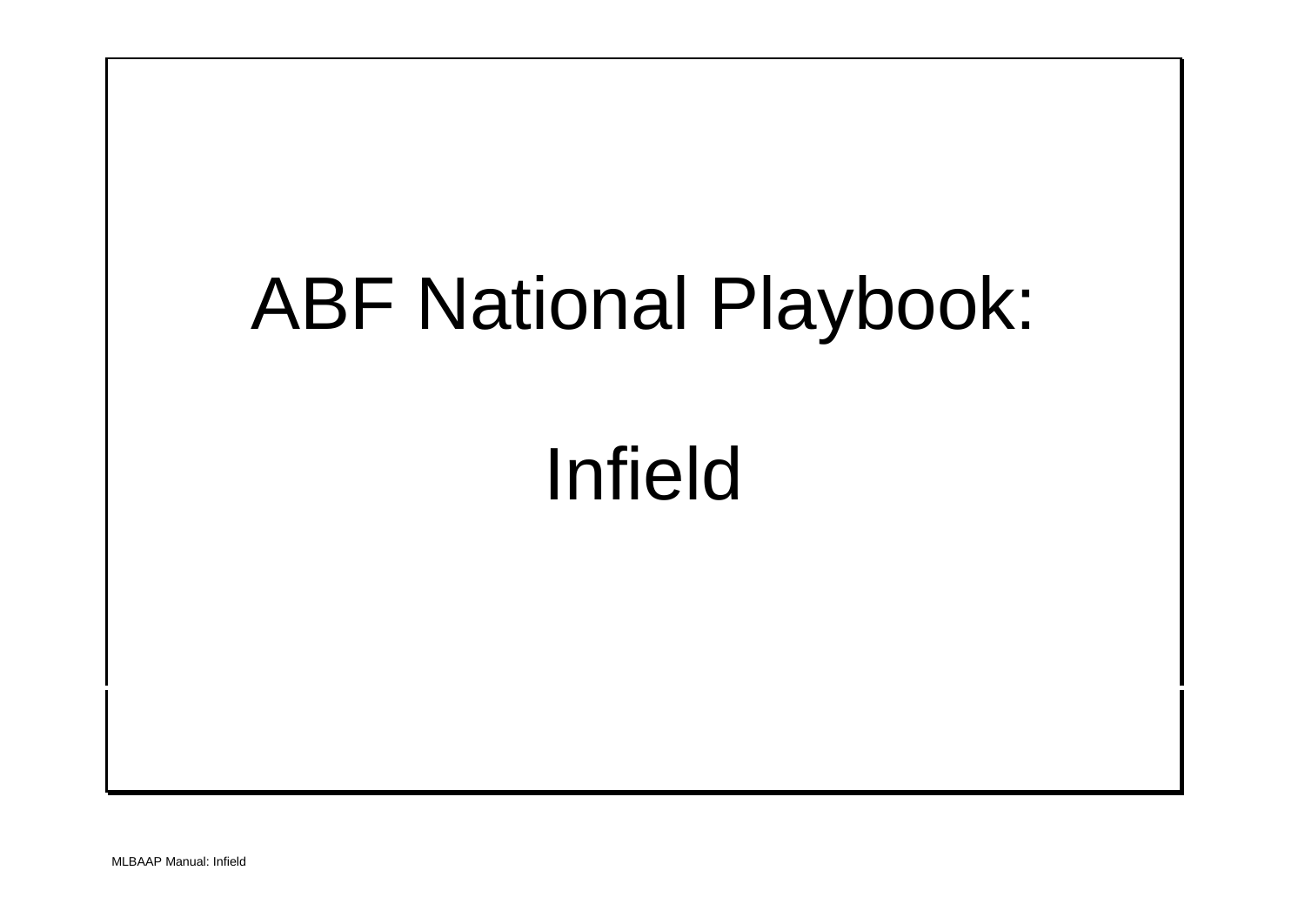## **Ground Ball Fundamentals: The Six "F"s**

**F**eet **F**ield **F**unnel **F**ootwork **F**ire **F**ollow

**1. Feet**



- Body should be in a lively, active position as the ball comes into the hitting zone. This usually requires preparatory movement as the pitcher delivers the ball.
- Avoid excessive movement toward the hitter (reduces lateral range).Wide base (feet wider than shoulder width).
- Middle infielders are usually better off in a more upright position than the corners.
- Expect the ball will be hit to you every pitch



- Approach the ball "like a plane coming into land", (not like a helicopter). That is, lower the body gradually as you near the ball.
- Receive ball in front of the eyes (not underneath them)
- Move through the fielding position rather than remain fixed & rigid ("Left foot down as the ball hits the glove")

**2. Field**



- Wide base.
- Head directly over the line of the ball.
- Field the ball out in front of the eyes.
- Body should be low enough to allow glove to reach the ground while the arm has some bend.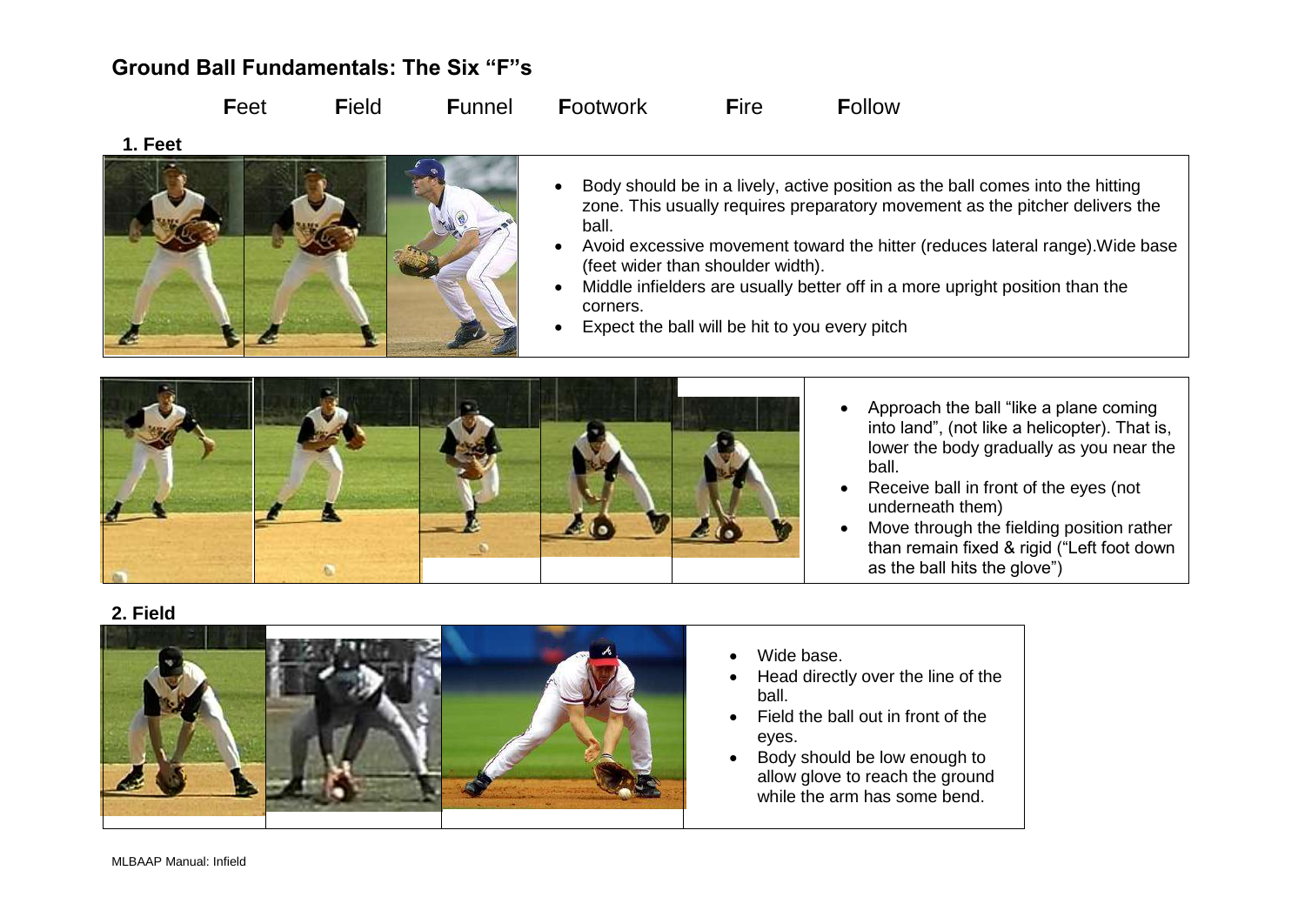### **3. Funnel**



**4. Footwork**



MLBAAP Manual: Infield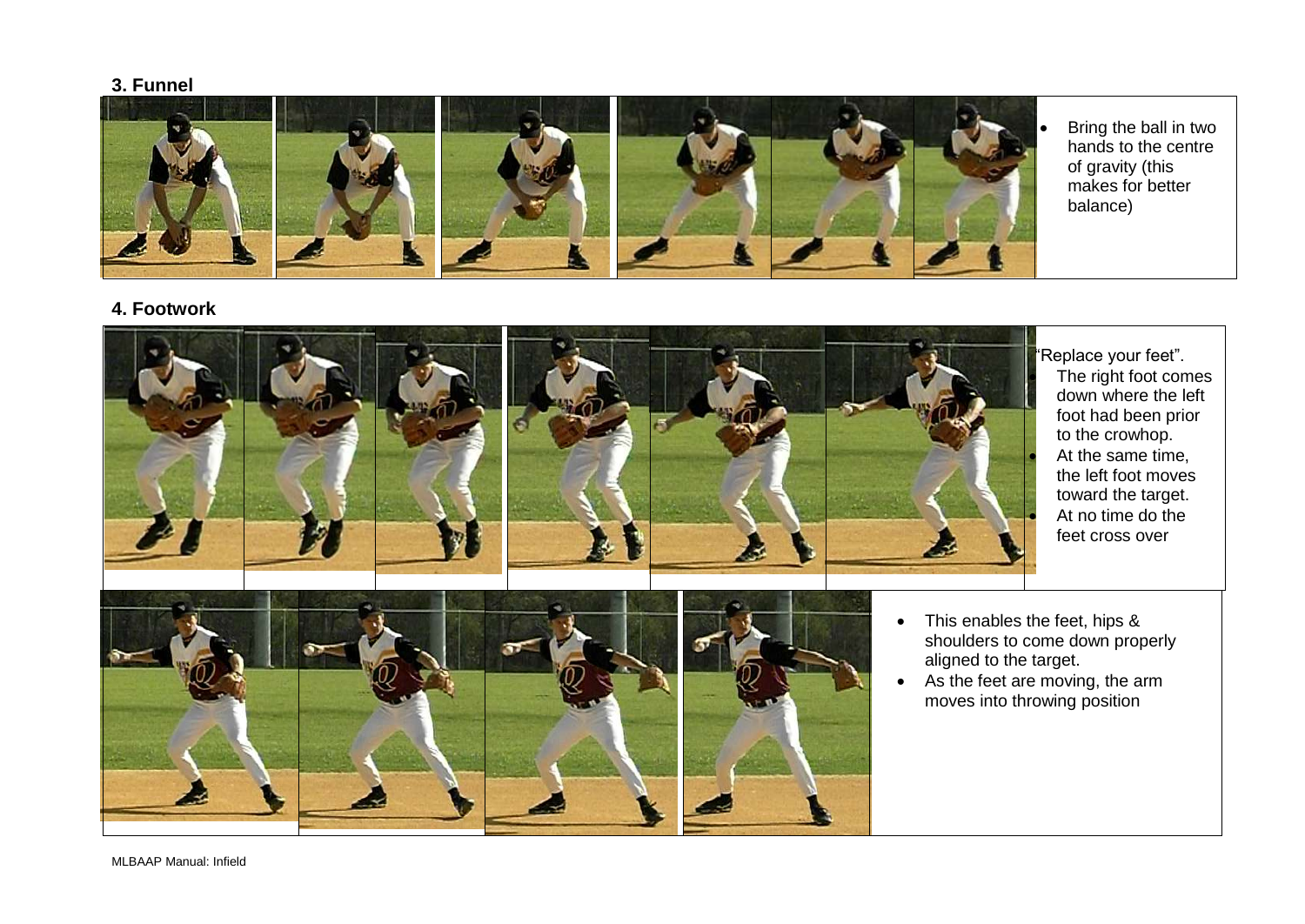# **5. Fire**



# **6. Follow**

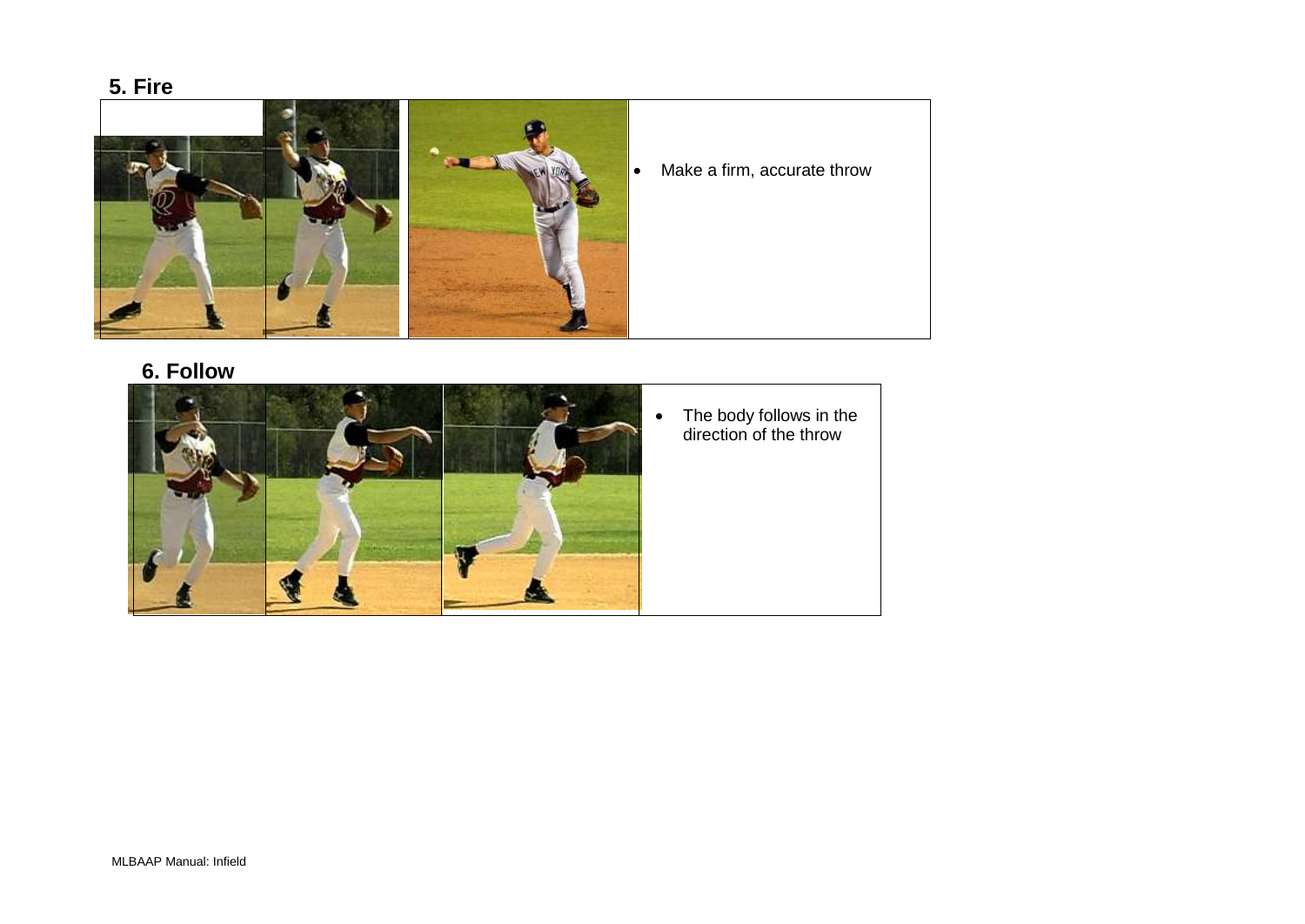### **Routine flyball**



- Position yourself under the ball as early as possible.
- As the ball descends, sight it over the top of the glove (raising the glove too early or too high can inhibit balance)
- Catch the ball at or above eye-height
- Cushion the impact if necessary (soft hands)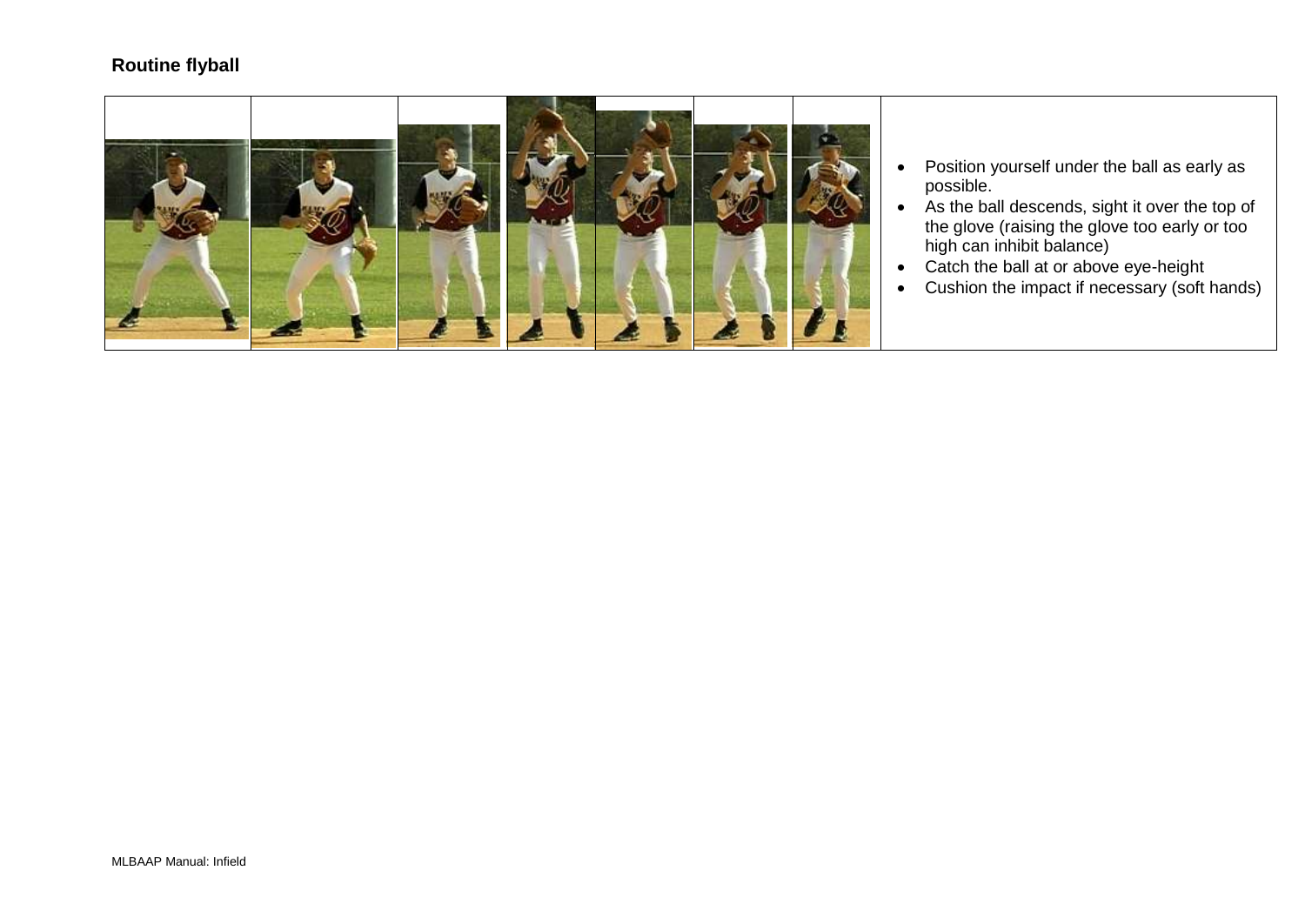### **Ground Ball Variations**

### **1. Forehand play**



- Crossover step
- Move rapidly to ball
- Lower body as approaching ball
- Field ball (using only one hand when moving rapidly usually provides for better
- Replace the feet
- Fire & follow

**2. Coming in on a medium roller**

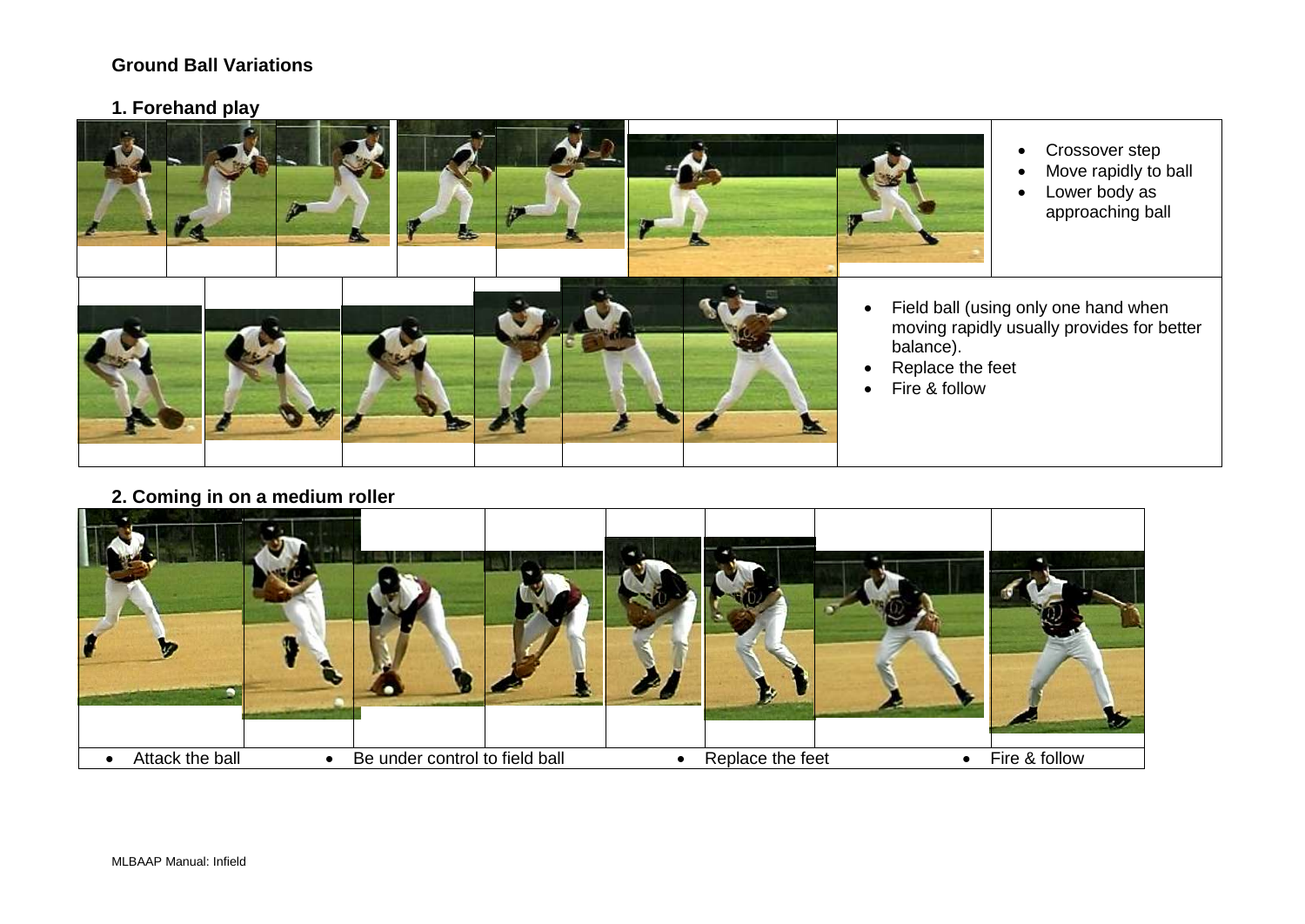# **3. Slow roller using glove** (to left side in this case)

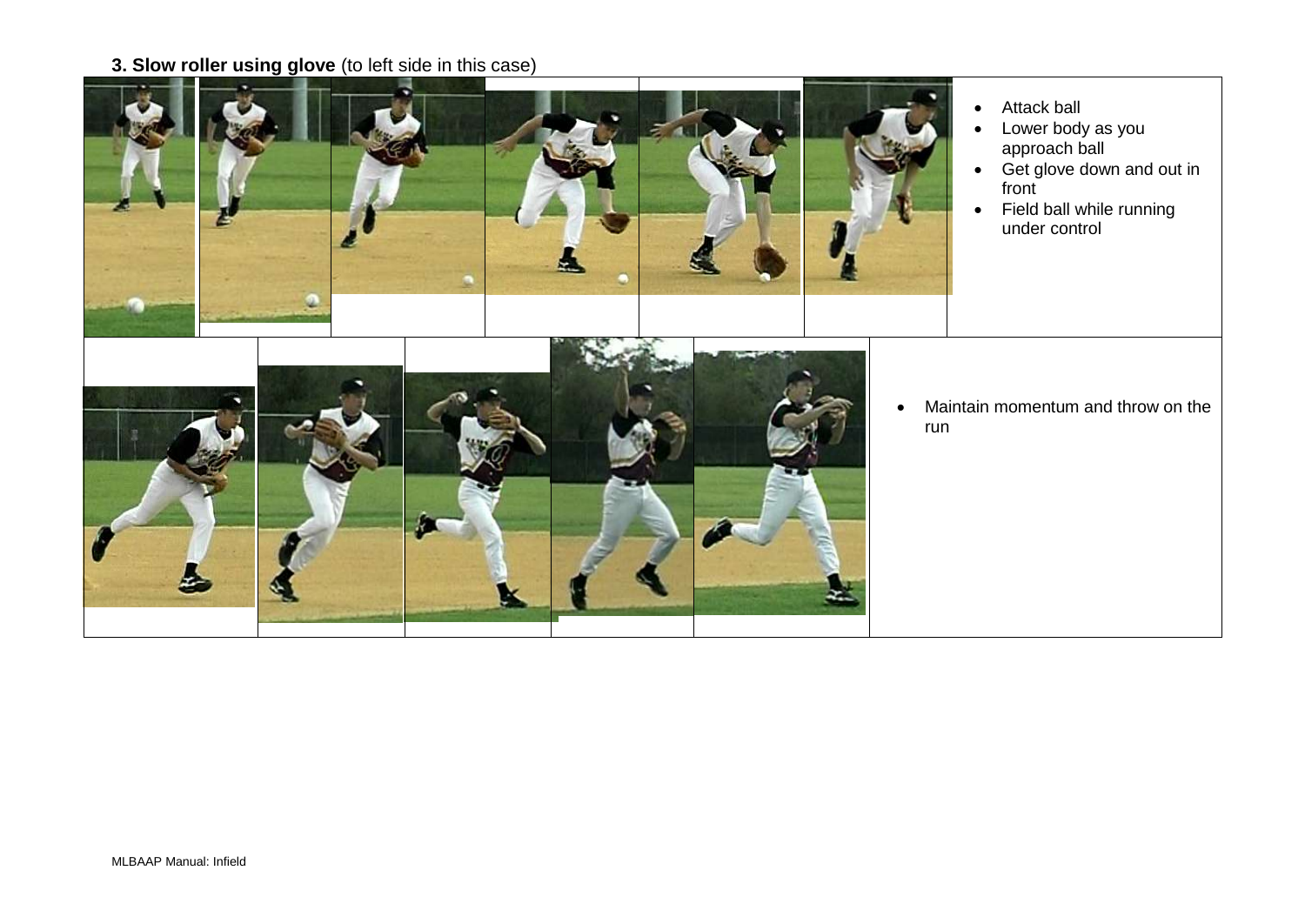**4. Slow roller using bare hand** (for stationary ball or one moving very slowly)

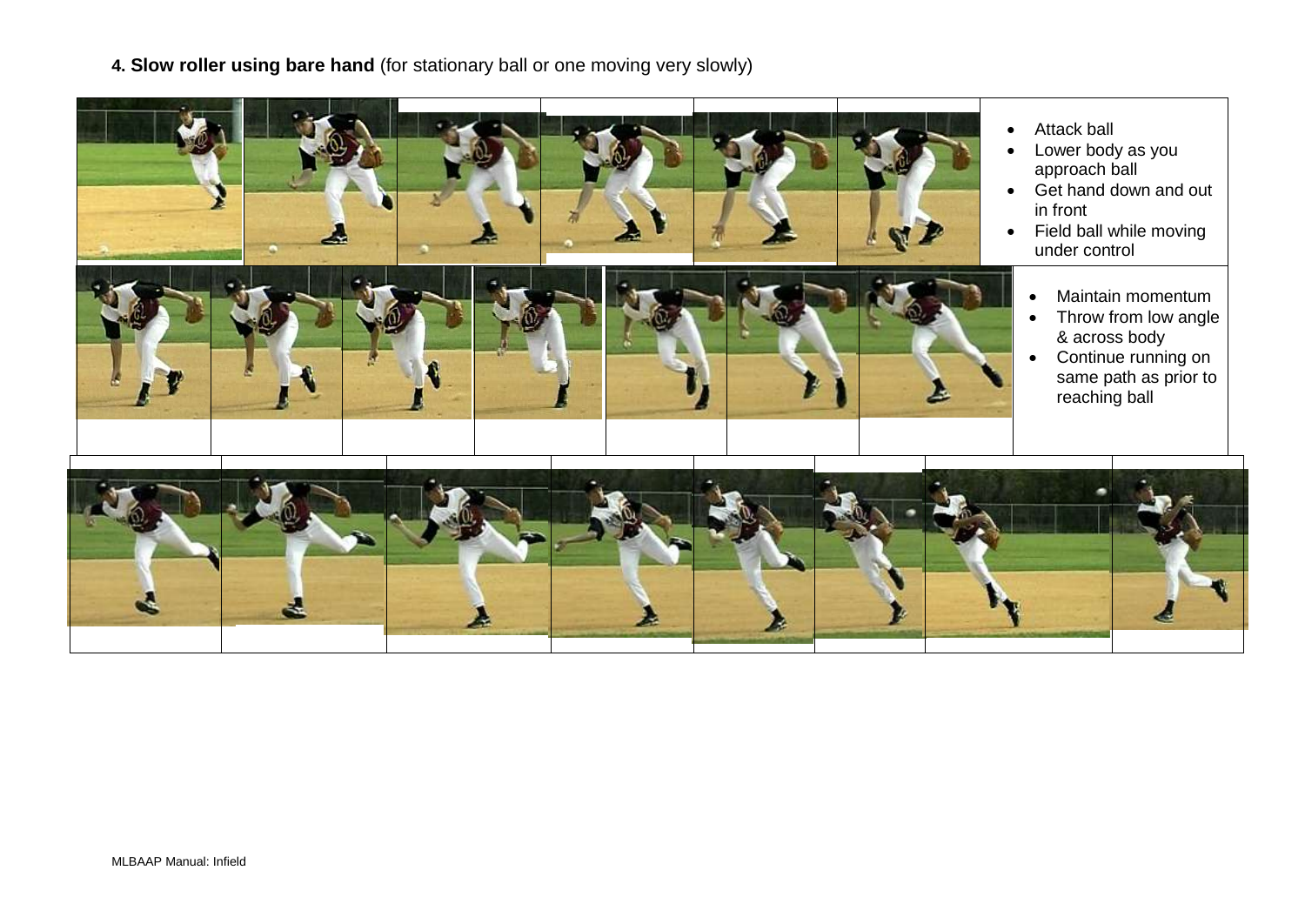# **Backhand Plays**

### **1. Basic method**

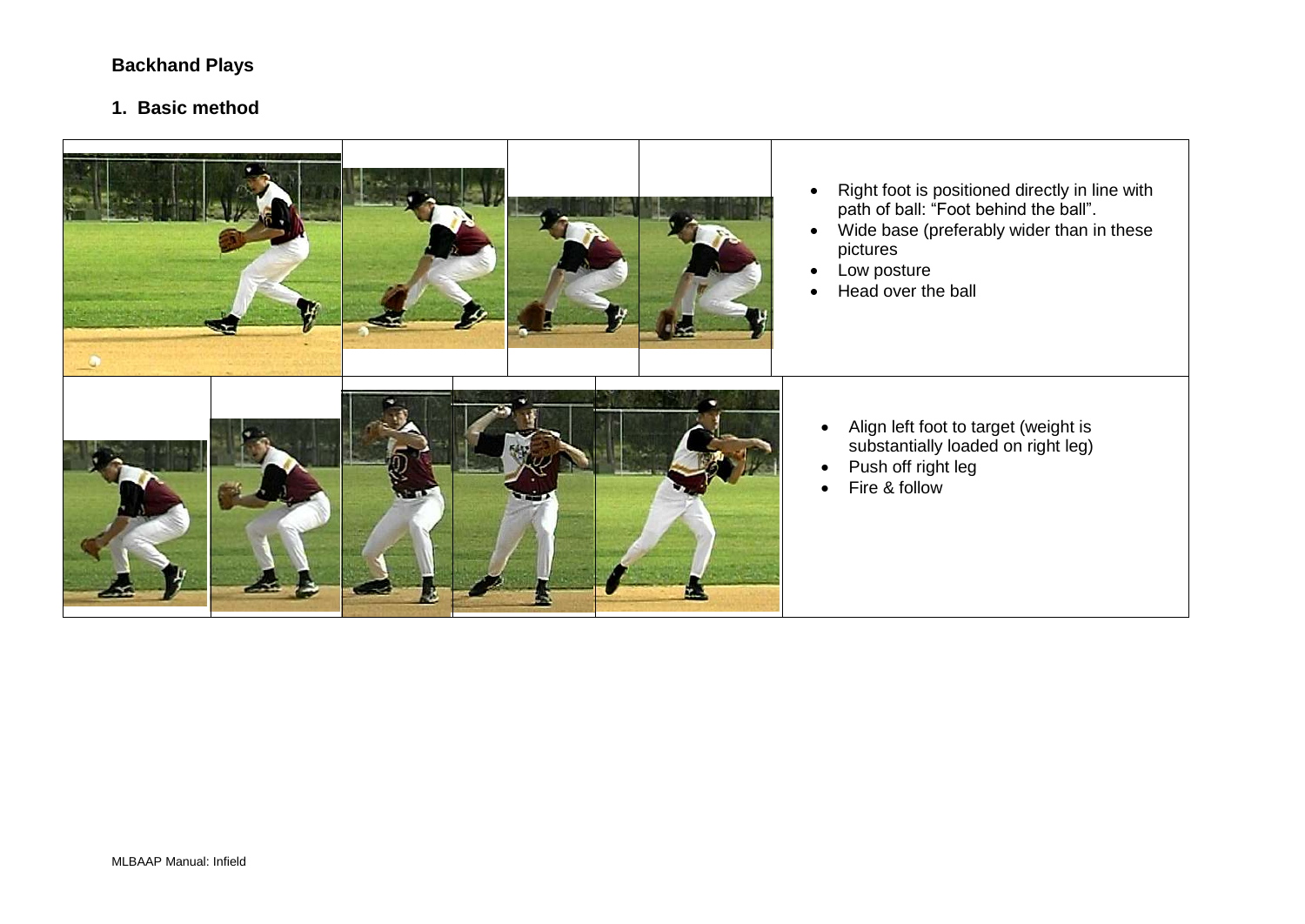### **2. Replacing the feet** (when time is ample)

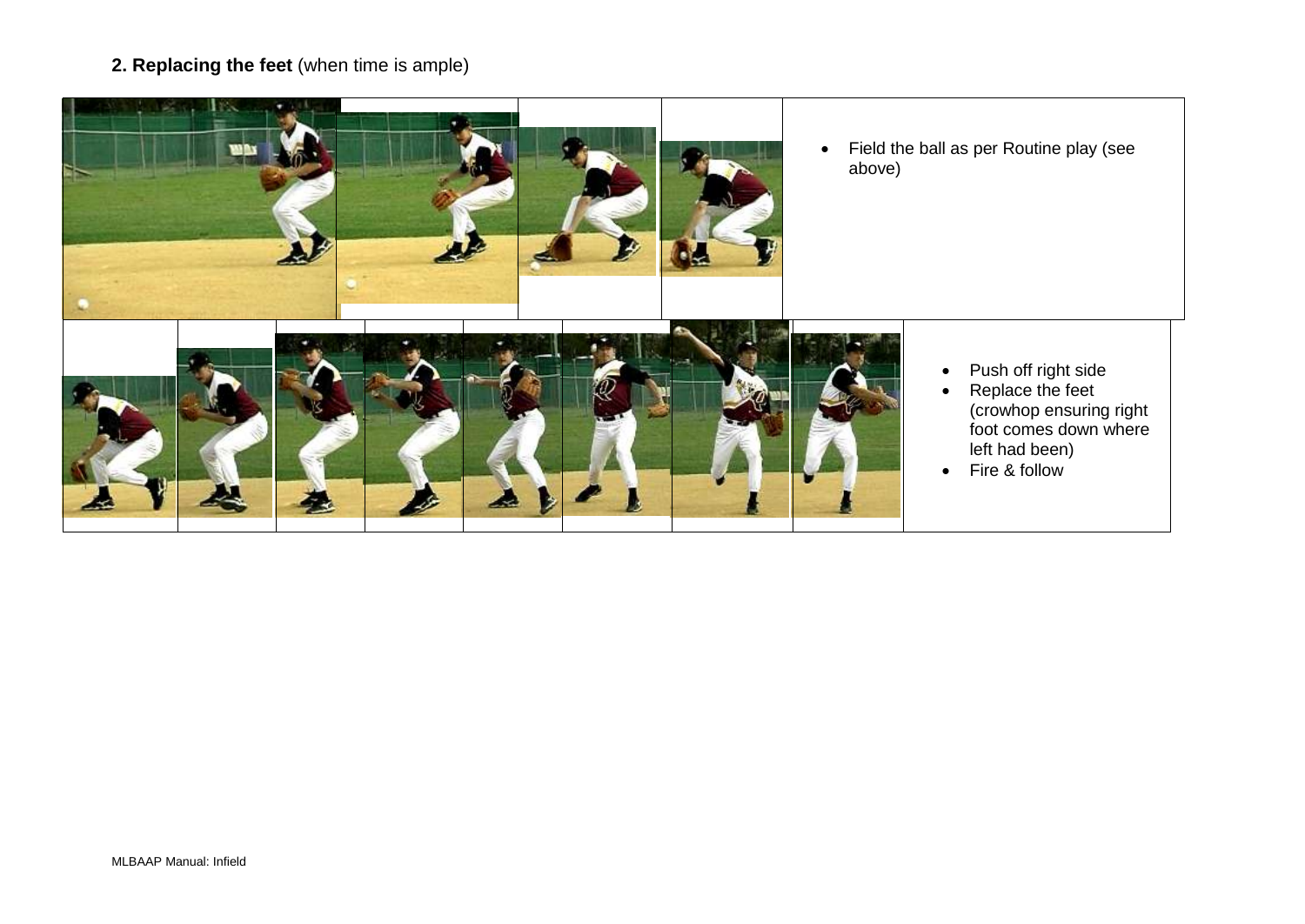**3. Field ball on left foot** (when unable to adjust feet for preferred method; see above)



- Left foot in line with path of ball
- Wide base
- Low posture
- Head behind ball

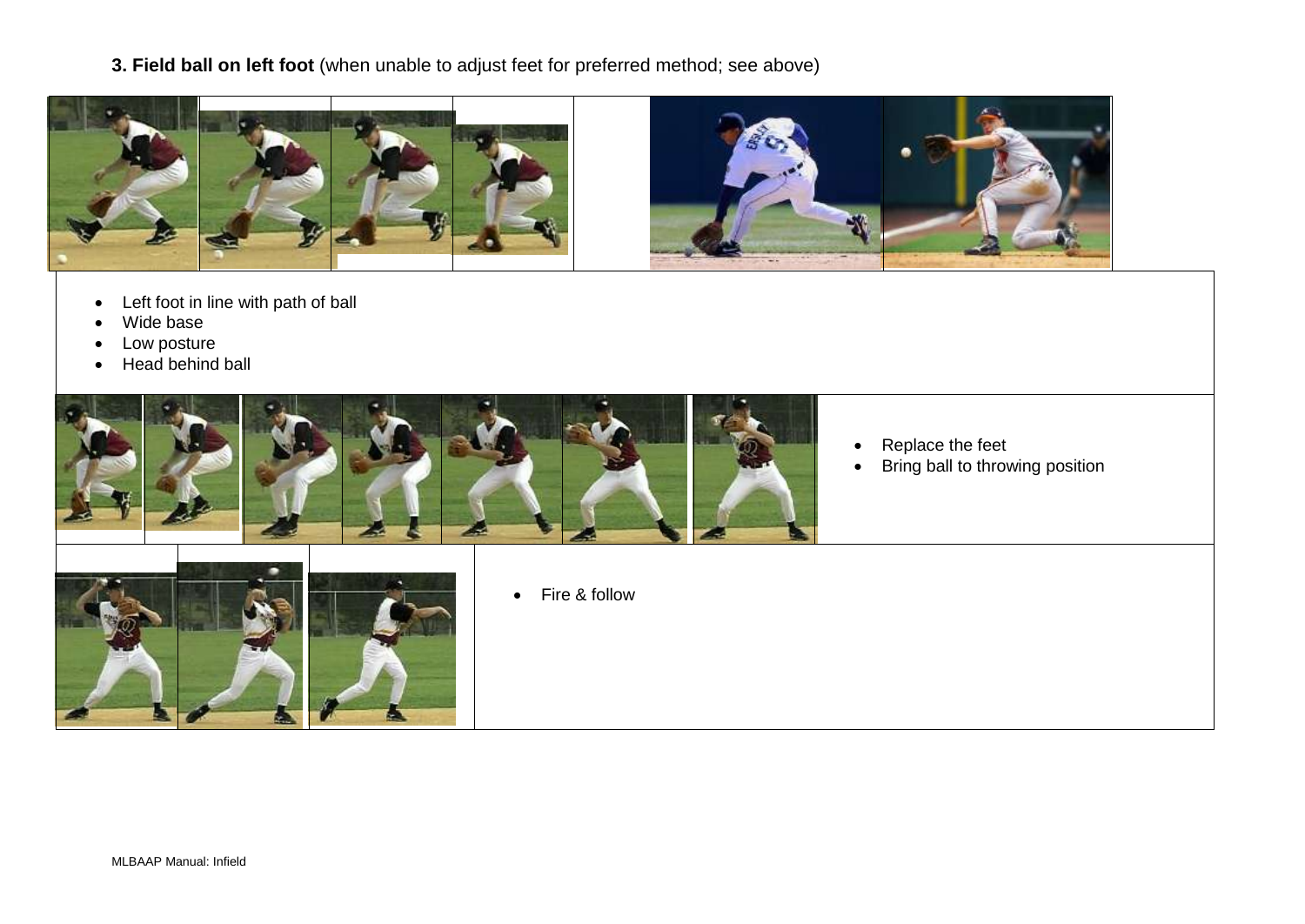### **Double plays: Feeds by Shortstop**

**1. Close feed (Ball between SS and base)**



- Clear the ball from the glove; give the  $2^{nd}$  Baseman a good view of ball
- Little or no backswing (of throwing arm)
- Maintain momentum under control
- $\bullet$  "Stiff-wristed" push-feed to face of  $2^{nd}$  Baseman
- Follow the ball after release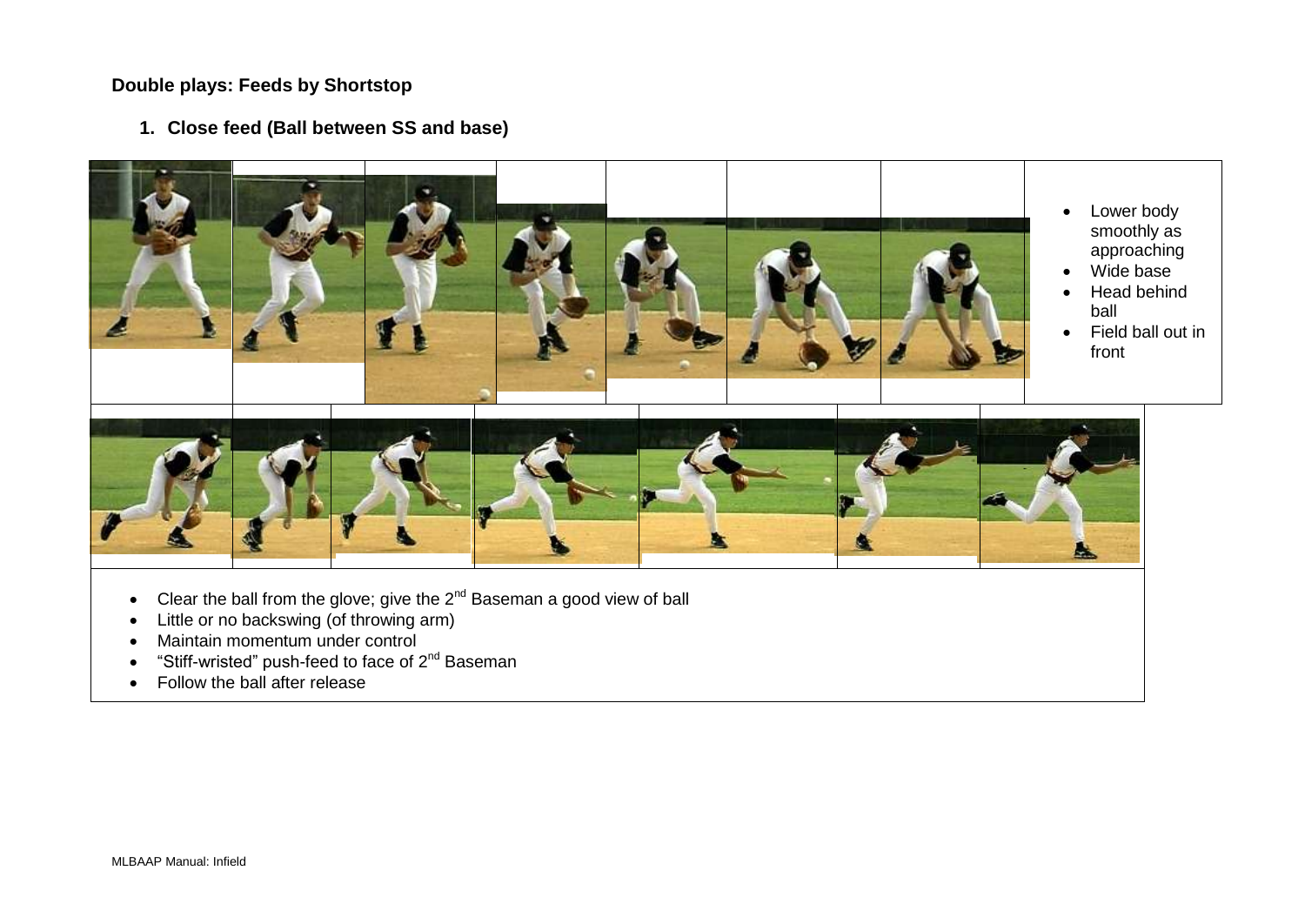**2. Routine feed (Ball hit more-or-less straight at SS)**



**3. Backhand feed (Ball hit some distance to right of SS)**